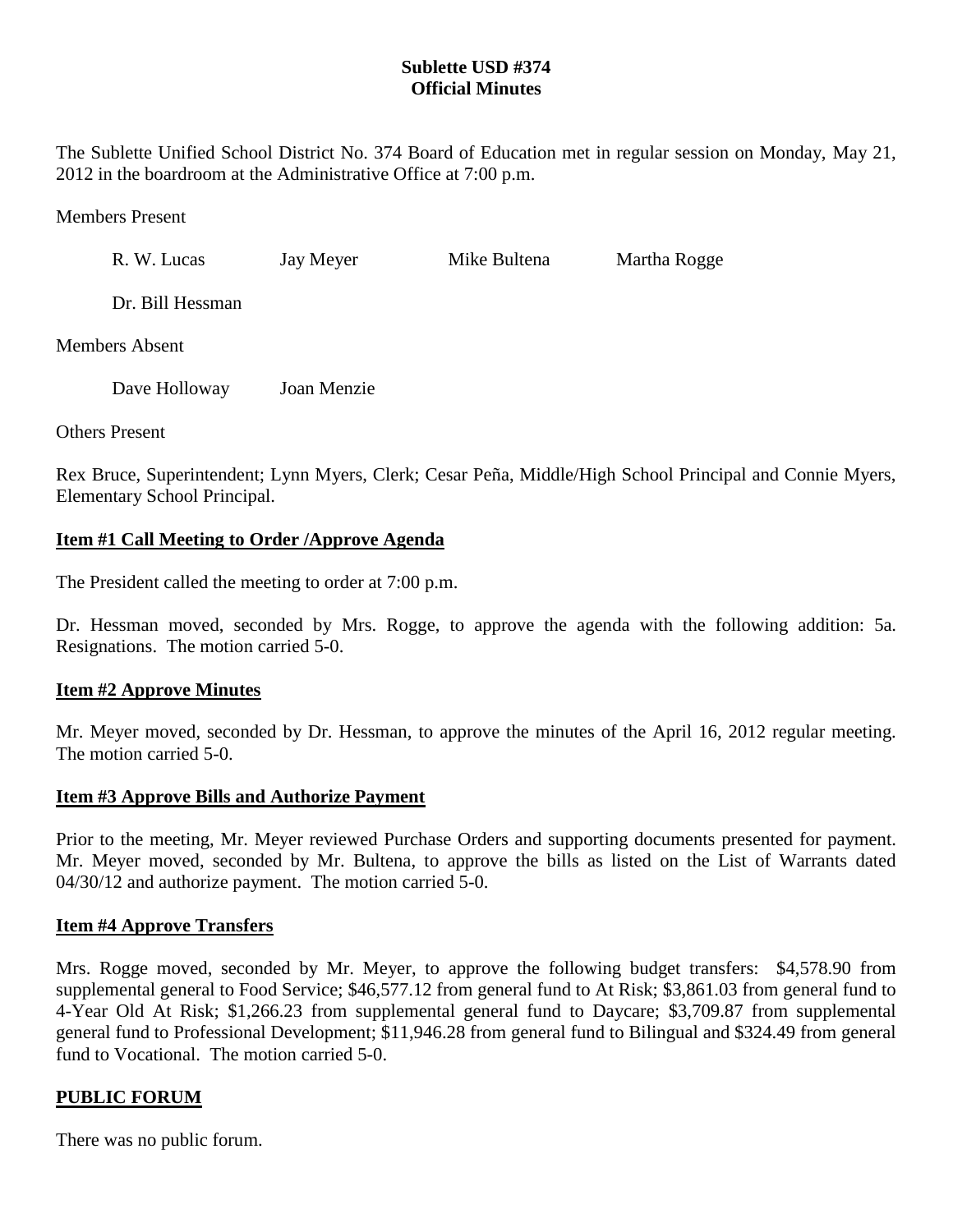Board Minutes Page 2 May 21, 2012

### **Reports**

### Curriculum

No report; the committees do not meet in the summer.

#### Principals

Mrs. Myers reported on the elementary field day, spring music program, kinder graduation,  $6<sup>th</sup>$  grade promotion, Mrs. Deanna Myers' retirement reception and summer school.

Mr. Pena reported on state assessments, Mr. Fox's poetry class achievements, spring music concerts, drama play performance, state track and discussed handbook changes.

### SWPRSC/HPEC

Mr. Meyer reported on the SWPRSC Board meeting. Mr. Lucas reported on the HPEC meeting.

#### Superintendent:

Mr. Bruce reported on funding for library books, his Washington D.C. trip to testify for the fruit and vegetable grant, the wind generator, the school law seminar in Topeka and the KASB advocacy meeting at SWPRSC.

### **Item #5 Executive Session Non-Elected Personnel**

Dr. Hessman moved, seconded by Mr. Meyer, to go into executive session to discuss non-elected personnel, in order to protect the privacy interest of an identifiable individual(s), to include Mr. Bruce in executive session, and to reconvene to open session in the boardroom at 8:30 p.m. The motion carried 5-0.

The Board reconvened to open session at 8:30 p.m.

### **Item #5a Resignations**

Mrs. Rogge moved, seconded by Mr. Meyer, to accept the resignation of Denise Russom as daycare director. The motion carried 5-0.

#### **Item #6 Contract Approval**

Mr. Meyer moved, seconded by Dr. Hessman, to approve the contract for Brittany Patterson as 5th grade teacher for the 2012/2013 school year. The motion carried 5-0.

### **Item #7 KASB Membership/Legal Assistance Fund**

Mrs. Rogge moved, seconded by Mr. Bultena, to pay the annual KASB membership fee of \$6,750 and the annual Legal Assistance Fund fee of \$1.400 for the 2012/2013 year. The motion carried 5-0.